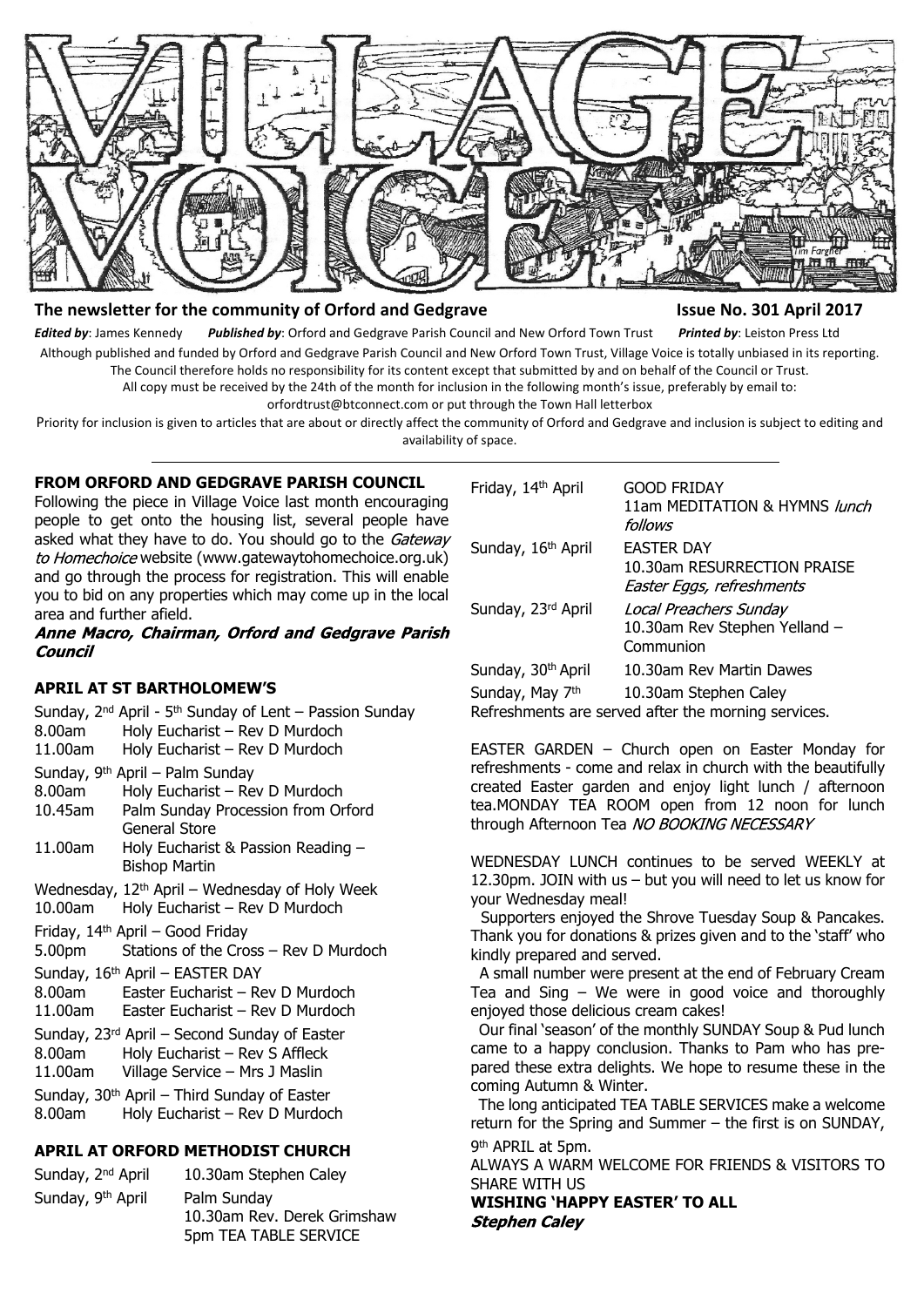#### **ALDE AND ORE ESTUARY PARTNERSHIP**

Since the **Estuary Plan** was agreed last June there has been a great deal of activity on the flood defence front. The first phase of the Aldeburgh wall should be completed shortly. At the moment there is some ongoing additional work required to move water vole habitats prior to infilling a soke dyke to stabilise the new wall. We await further hydrodynamic modelling data for the whole estuary, due now in late July, before any further work can continue. Once the data is available it will then be possible for the business case to be constructed which triggers the Government funding and the flood defence consents. This does mean that it may be impossible to start further work this year at Snape and Aldeburgh as the consents may not be agreed before the autumn when wet weather makes it impossible to work on the marshy ground. A frustrating delay, but necessary, if what little Government funds we can get are to be accessed and consents agreed. Phase II and III on the Aldeburgh Wall should be completed simultaneously in 2018.

Enabling development plans are underway with the appointment of two firms of architects engaged to provide a feasibility assessment of the sites offered. Sketch plans will be discussed informally with parish councils in April and May before any formal planning applications are progressed. Your views are very important to us so please keep in touch with your parish council. The Enabling development team have spent a considerable amount of time and effort in ensuring we have architects designing good practical housing that will be as unobtrusive as possible, appropriate for the particular setting and give a range of housing from single to several houses per plot. If there are self builders who would be interested in purchasing plots please contact us. It is really important that every village community gives this their support.

## **THE ESTUARY TRUST FUNDRAISING LAUNCH**

Since last September, Richard Davey, chairman of the Funding Group, has gathered a team who have agreed a strategy to raise £12 million to help defend the estuary. This will involve *evervone* who lives, works and visits the area. The fundraising launch will be in the autumn when we will show a recently made film presented by Nick Robinson. By then we will have received the results of the modelling data in the summer, be well on the way to an agreed programme of works and will have much more clarity on the final cost.

 During the summer we will be attending a number of events starting with the Suffolk Show. The events programme will be posted next month.

Amanda Bettinson, amanda.bettinson@gmail.com

## **BETTER BROADBAND**

A reminder to keep an eye on http://www.betterbroadbandsuffolk.com for the latest news on local broadband activity led by Suffolk County Council. This includes information about:

- When better broadband will be available in your area
- Options for people with current broadband speeds of less than 2mbps
- Consultation on reinvesting to further extend coverage

## **Laura Sampson and Sandra Brown, SALC Admin**

## **ORFORD SCHOOL LEAGUE OF FRIENDS: Easter Egg Hunt**

With the spring upon us it's time to come out of hibernation and get back into circulation again, and what better event to start the spring off with than the annual Orford Easter Egg Hunt. It will be held in its usual stunning location at Orford Castle on Saturday, 15th April. Gates open at 10am and hunting begins at 10.30am. You can purchase your tickets on the gate for £2 per person and you will also be given a free admission ticket to the castle too, courtesy of English Heritage. There will be refreshments, Chocbola, raffle, jam tasting and more!

 Also, we are looking for donations of raffle prizes, sweets, chocolate and eggs which can be donated at one of three donation stations. These are located at the school reception, with Laura at Friends Garage and with Sue at Orford shop. We are grateful for ALL donations big and small and we thank you in advance for your support and donations. We also would like to thank the shop and the Garage for letting us have donation boxes on their premises. Everyone is welcome and this makes a great family day out, little bunnies can hunt for treats and mums, dads, grandparents, family and friends can enjoy jam tasting and home baked cakes followed by a dose of local history inside the castle. We look forward to seeing you all and happy hunting to all those who take part.

#### A. Davis c/o all the Orford School League Of Friends fundraising team

## **ORFORD SPORTS & RECREATION CLUB – April Events Diary**

Saturday 8<sup>th</sup> - Grand National and Steve Richardson Memorial Darts Competition. The bar will be open from 5pm, so come and join us to watch the Grand National. Following that there is the Darts competition which we hold each year for the Steve Richardson memorial cup.

Thursday  $13<sup>th</sup>$  - Bike Meet from 6pm, which has been changed to the 2nd Thursday of the month.

Saturday 15<sup>th</sup> - 80s and 90s Disco from 8pm.

Friday 21st - Jimbo's Bingo from 8pm.

Friday 28th - ORFORD SPORTS AND RECREATION CLUB AGM from 7.30pm.

Saturday 29<sup>th</sup> - Race night, first race will be from 8.30pm.

 We have our AGM on Friday 28th April and we would love to see as many people there as possible. Ideally, we would like to see more people come and join us on the committee. Come along with any ideas for events that you might like to see in our community, any offers of help in any way would be very much appreciated. We would especially like to see some of the younger people of Orford and find out what they would like to see going on at the club that would interest them. Thanks very much.

#### **Dawn Phillips, OSRC secretary**

#### **ORFORDNESS LIGHTHOUSE VISIT DATES: Spring & Summer 2017**

Orfordness Lighthouse Trust volunteers will be opening the Lighthouse to visitors on the following dates: Good Friday, 14th April Sunday, 30<sup>th</sup> April (Bank Holiday Weekend)

Sunday, 28<sup>th</sup> May (Bank Holiday Weekend)

Sunday, 25<sup>th</sup> June

Sunday, 30<sup>th</sup> July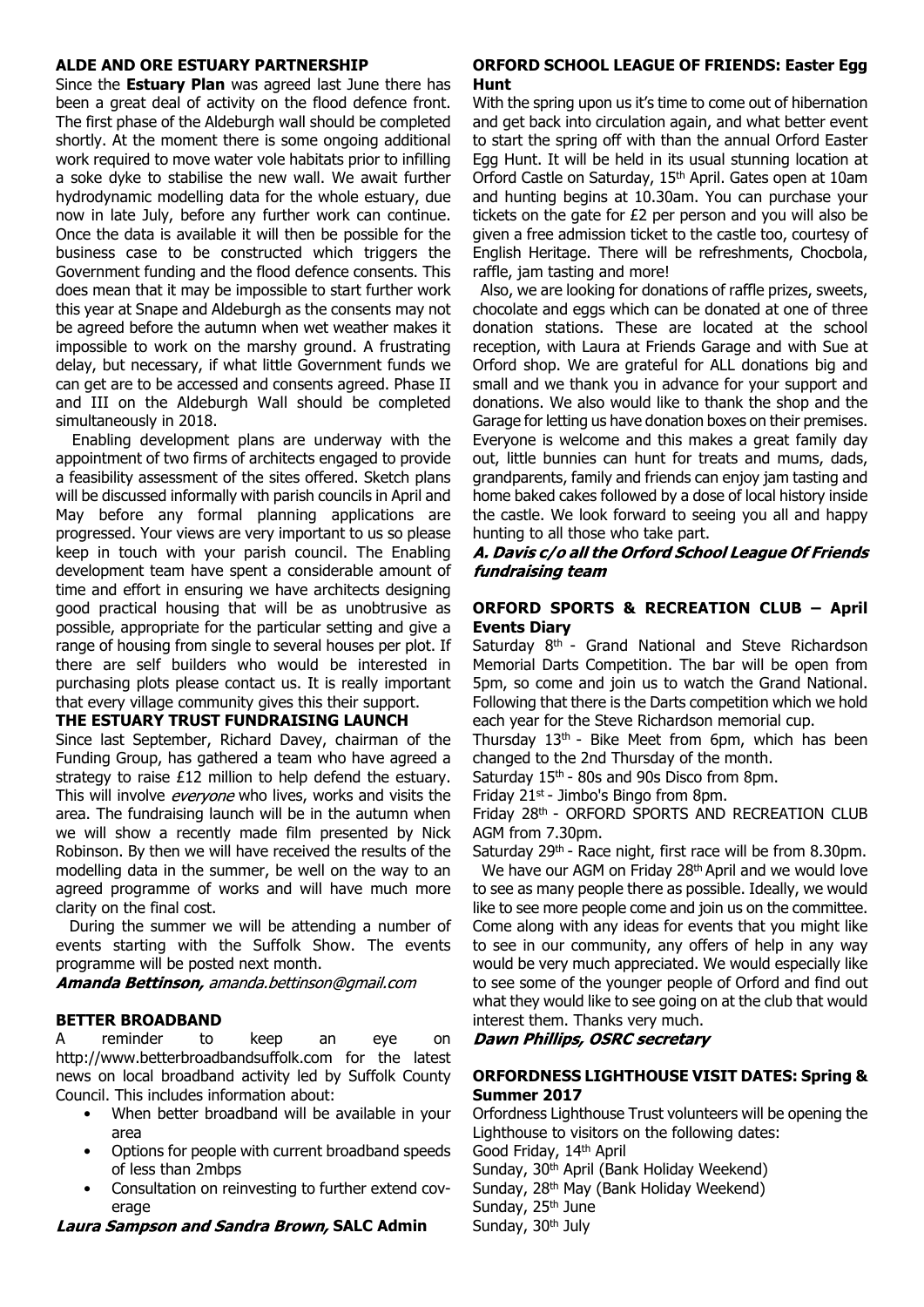## Sunday, 6<sup>th</sup> August

Monday, 28th August (Bank Holiday Weekend)

To book your place and to join our mailing list, please email orfordnesslighthouse@gmail.com with the number in your party. Please see our website www.orfordnesslighthouse.co.uk for all the details including timing, ferry dues, visit advice etc. You can also follow us on Facebook and Instagram.

We look forward to welcoming you!

#### Lydia Finney, Orfordness Lighthouse Trust

#### **GARDENING CLUB**

**Date: Thursday, 6th April Topic**: Flowers for a Cutting Garden **Presenter**: Frances Boscowan of Moat Farm Flowers **Venue**: Orford Town Hall 'Back Room'

# **Time**: 7.30pm

Frances started her business in 2013 because of her love of flowers, plants and gardening and the fact that many of the flowers we buy are grown in other countries. She grows and sells fresh flowers locally for homes, occasions and businesses. They are available throughout the seasons from the earliest Narcissi and Hyacinths through to the bright colours of Zinnias and Dahlias along with deliciously scented Roses and Sweet Peas to name but a few… These are supplemented with wild flowers and foliage from her farm.

 She will talk about growing and organising a 'cutting garden' and give us tips for success.

#### **Raffle and refreshments**

Frances will be bringing along one of her bouquets to be raffled for the Gardening Club and this will take place whilst we have our refreshments after her talk…

#### **Timothy and Garden Design (March)**

Timothy of Timothy Garden Design showed us how he uses his artistic flare and design and engineering knowledge to interpret and deliver a very wide range of garden designs which he has successfully implemented around Suffolk and Norfolk. His very well illustrated talk demonstrated how he discusses requirements with the owners, uses existing trees, hedging, planting and views and vistas to advantage and then carries out the project. We had the benefit of seeing illustrated some very large projects and some much smaller – indeed some very local!

 The event was attended by 45 members and guests of the club and Timothy responded to a huge number of questions across a range of topics.

#### **First Competition for the Eric Mason Shield**

The 'photo of a flower' competition had 8 entries and was judged by Timothy. The quality of entries was excellent and the winners were:

1 st (4 points): Mike Sharkey with Chocolate Vine or Abelia 2<sup>nd</sup> (3 points): Bev Webster with Magnolia

3 rd (2 points): Daphne Gardner

All other entrants receive 1 point. The points are totalled from all 3 competitions to gain an overall winner which is announced at the AGM and Social in December.

## **Second Competition**

This will be a 'fragrant posy' to take place at the Garden Party this summer. We're hoping for lots more entries this time!

**Car-sharing Trip to Blakenhall Woodland Garden, Wednesday, 19th April, leaving 12.45pm.**

Members will be going to see the Bluebells and Magnolias of this beautiful woodland garden with its rare trees and shrubs, Chinese rocks and landscape. We will be shown around by David Hardwick, the Estates Manager, and then have wonderful cakes and teas made by Lady Blakenham's Housekeeper in the Party Barn.

Cost: £8

Contact: Polly Sharkey for booking as a passenger and/or to offer lifts to others.

#### **Still to come in 2017…**

Thursday, 4th May, 7.30pm, The Perennial Mr Potter – The Life of a Suffolk Gardener by Brian Thurlow

Thursday,  $15<sup>th</sup>$  June, 2pm, Garden Party – venue tba and Second Competition

Wednesday, 5<sup>th</sup> July, all-day coach trip to Pensthorpe Natural Park

New members and occasional visitors very welcome

Polly Sharkey creativefutures98@btinternet.com, 01394 **450959**

#### **BOOK LAUNCH: 'Ten Footers and All That'**  age of sailing revived

This is the title of a book which is due for publication at Easter, written by me to celebrate the character of the traditional wooden dinghies in which I and my generation were taught to sail and row in the 1940s and 1950s by the Brinkleys and others of that era.

 By tracing the individual histories of these little boats I explain the special affection they inspired, and why at least 8 are still being sailed here, often by their original owners. The book also depicts the changing life of the riverside and its village over the decades and the unchanging magic of the river.

With a Foreword by Michael Morpurgo, the author of War Horse, 90 pages including 30 illustrations, it is priced at £10; all profits will go to the charities 'Farms for City Children' and 'The Nancy Blackett Trust'.

An informal Book Launch and book-signing will take place in the Jolly Sailor on Thursday, 13<sup>th</sup> April from 5.30pm to 7pm. To assist arrangements, if you wish to attend or to reserve copies, please phone 01394 450567 or email catspaw@phonecoop.coop or drop a note to Smithy Cottage, 29 High Street, Orford IP12 2NW.

#### **Richard Roberts**

#### **PERFORMANCE: The Green Children of Woolpit**

In March 2016, the Thomas Marshall Education Fund arranged for Rust & Stardust, a Sussex-based theatre and production company, to perform their outstanding sell-out production of The Wild Man of Orford in St. Bartholomew's Church in Orford.

 The company's original work focuses on new writing, puppetry, animation and music. They are passionate about stories and storytelling, folklore and mythology, unconventional performance spaces and all things homegrown and handmade.

 We are delighted to announce that the company is returning to Orford this April with a new production based on another Suffolk tale, the legend of The Green Children of Woolpit. The legend concerns two children of unusual skin colour who reportedly appeared in the village of Woolpit some time in the 12th century, perhaps during the reign of King Stephen. The Woolpit village sign shows the children.